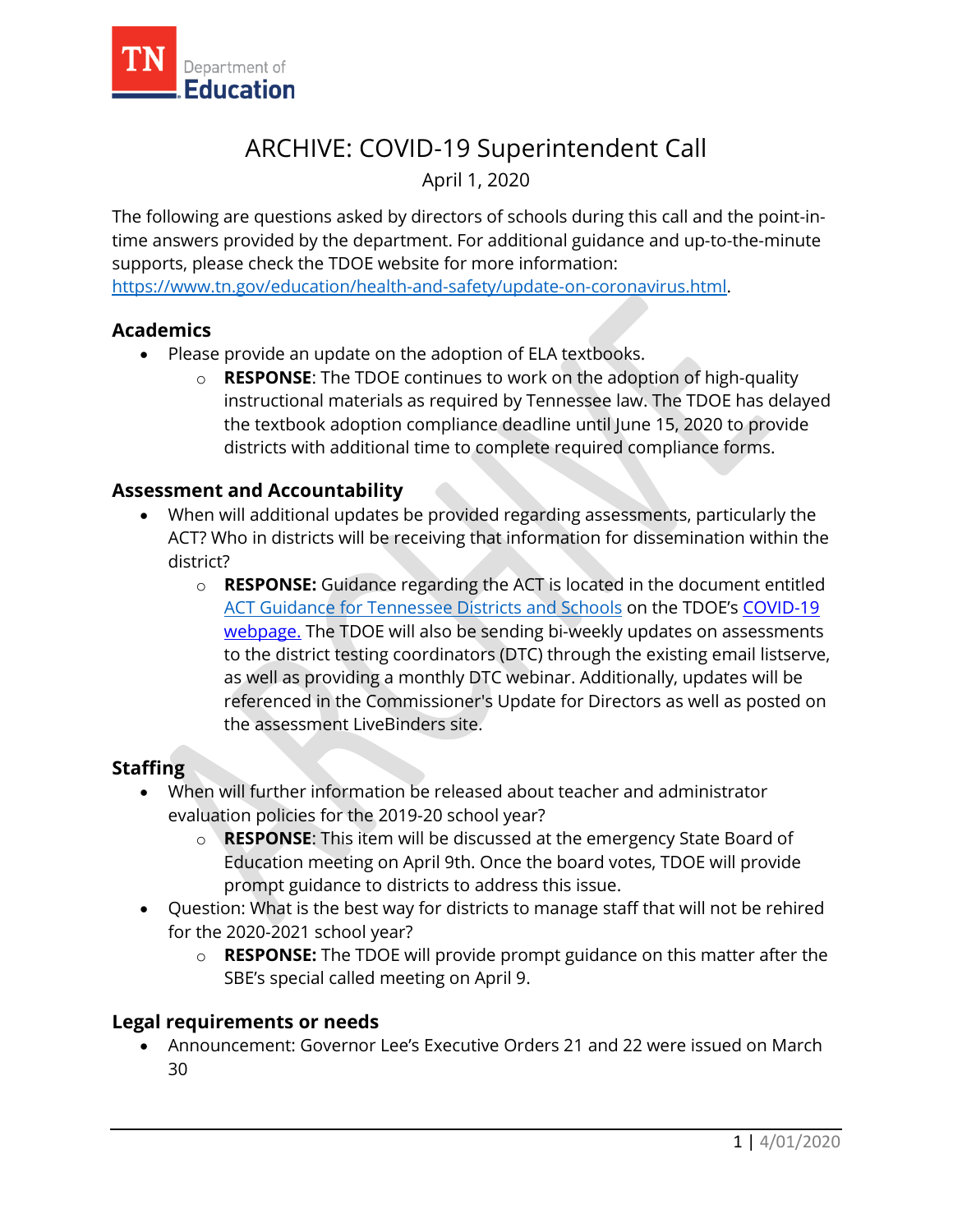

o **FURTHER INFORMATION:** Among other things, Executive Order 22, which is effective from 11:59 p.m., Central Daylight Time, on March 31, 2020, until 11:59 p.m., Central Daylight Time, on April 14, 2020, provides that, "all persons in Tennessee are urged to stay at home, except for when engaging in Essential Activity or Essential Services." Pursuant to Executive Order 22, Public and private Pre-K schools, K-12 schools, colleges, and universities are listed as essential services for purposes of facilitating distance learning, providing food or shelter, performing critical research, or performing essential functions, provided that the Health Guidelines set forth in Executive Order No. 22 are followed to the greatest extent practicable. Additionally, Executive Order 22 provides that schools providing food services to students or members of the public shall provide the food on a carry-out basis only and shall not permit the food to be eaten at the site where it is provided, consistent with Executive Order Nos. 17 and 21.

Governor Lee has issued nine Executive Orders related to the 2020 COVID-19 pandemic. Here is a link to all Governor Lee's Executive Orders: [https://www.sos.tn.gov/products/division-publications/executive-orders](https://www.sos.tn.gov/products/division-publications/executive-orders-governor-bill-lee)[governor-bill-lee](https://www.sos.tn.gov/products/division-publications/executive-orders-governor-bill-lee)

- Announcement: CARES Act
	- o **FURTHER INFORMATION:** The Coronavirus Aid, Relief, and Economic Security Act, also known as the CARES Act, is a law meant to address the economic fallout of the 2020 coronavirus pandemic in the United States. The TDOE has finalized two surveys, one for superintendents and one for the public, to provide feedback to the TDOE to utilize when applying for funding for schools through the CARES Act. Here are the links to the surveys:
		- [Director of Schools Survey](https://stateoftennessee.formstack.com/forms/district_cares_survey?mc_cid=677ba20efa&mc_eid=b558c951ff)
		- [Public Survey](https://stateoftennessee.formstack.com/forms/public_cares_survey?mc_cid=677ba20efa&mc_eid=b558c951ff)
- Questions: Where may directors find the proposed emergency State Board of Education (SBE) rules?
	- o **RESPONSE:** As mentioned during the recent Superintendent call, districts may contact their local TOSS representative who can provide a draft of the proposed rules. The proposed rules will also be posted on SBE's website next week.
- Question: Please provide more information about grading and retention policy updates.
	- o **RESPONSE:** These issues will be discussed at the SBE emergency rules meeting on April 9th. The SBE is responsible for adopting general policy for districts to use when adopting their own local policies in relation to grading, promotion, and retention decisions.
- Question: Which waivers and other COVID-19 policies apply to private schools as well as public schools?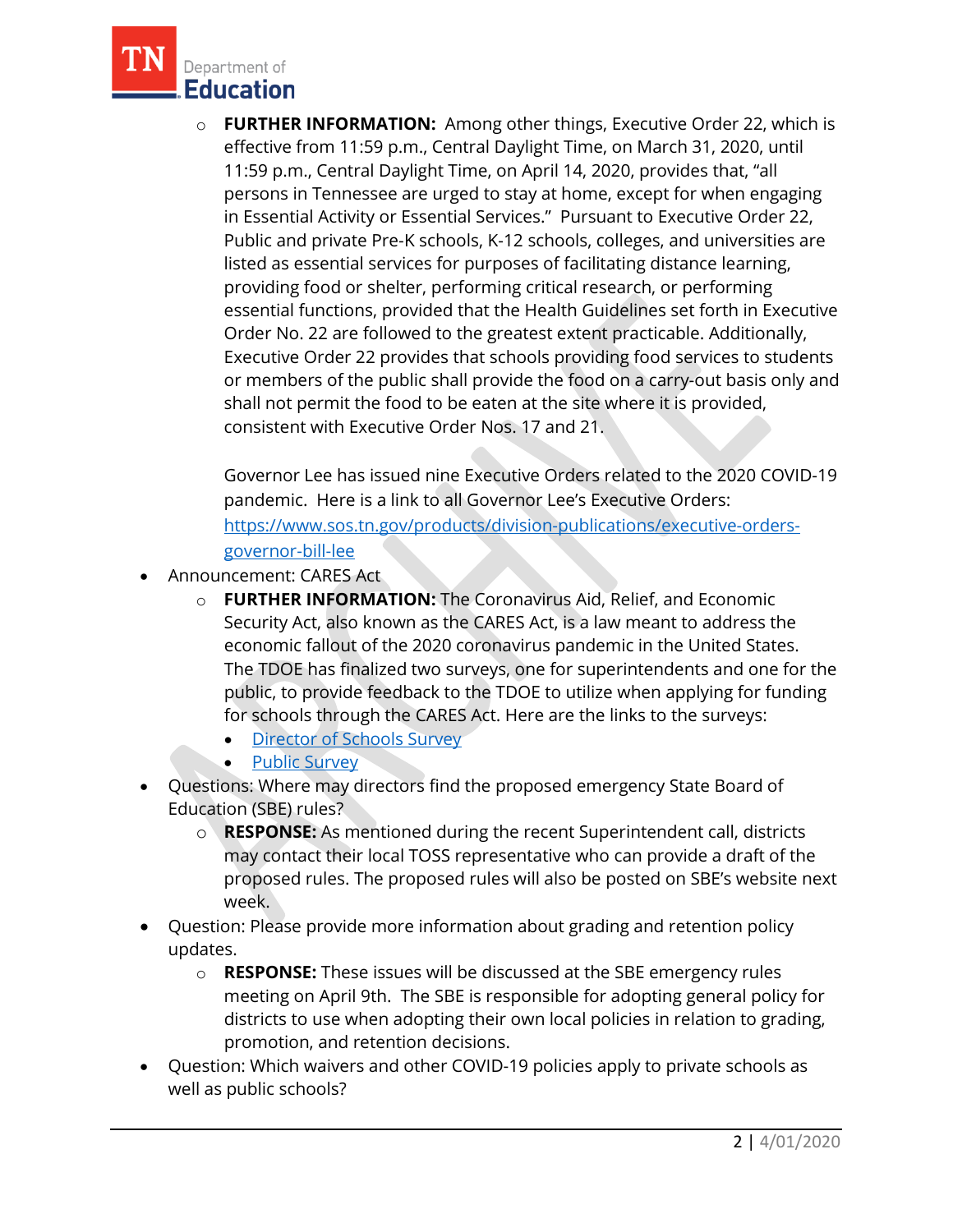

**RESPONSE:** Governor Lee has encouraged schools to remain closed for inperson instruction through April 24. In addition, pursuant to Executive Order 22, which is effective from March 31, 2020 until April 14, 2020, public and private Pre-K schools, K-12 schools, colleges, and universities are listed as essential services for purposes of facilitating distance learning, providing food or shelter, performing critical research, or performing essential functions, provided that the Health Guidelines set forth in Executive Order No. 22 are followed to the greatest extent practicable.

Governor Lee has issued nine Executive Orders related to the 2020 COVID-19 pandemic. Here is a link to all Governor Lee's Executive Orders: [https://www.sos.tn.gov/products/division-publications/executive](https://www.sos.tn.gov/products/division-publications/executive-orders-governor-bill-lee)[orders-governor-bill-lee](https://www.sos.tn.gov/products/division-publications/executive-orders-governor-bill-lee)

Pursuant to HB2818, Commissioner Schwinn has issued a blanket waiver of the 180 days of instruction required in the law for all schools. The TDOE will be issuing more information specific to non-public schools after the SBE's special called meeting on April 9.

- Question: Will Governor Lee close schools beyond April 24?
	- o **RESPONSE:** The TDOE will provide further guidance on this matter when it is available.

## **Special Populations**

- Question: Where can districts find all the Department's guidance related to IEPs?
	- **RESPONSE:** Guidance and resources regarding IEP meetings can be found on the department's [COVID-19 webpage](https://www.tn.gov/education/health-and-safety/update-on-coronavirus.html) in the document titled [School Closures](https://www.tn.gov/content/dam/tn/education/health-&-safety/SPED%20Guidance%20COVID_TN%20Final.pdf) [and Special Education: Guidance on Services to Students with Disabilities](https://www.tn.gov/content/dam/tn/education/health-&-safety/SPED%20Guidance%20COVID_TN%20Final.pdf) as well as [School Closure Toolkit: Special Populations \(PDF\).](https://www.tn.gov/content/dam/tn/education/health-&-safety/School%20Closure%20Toolkit_Special%20Populations.pdf)

#### **Communications**

- Question: How might districts access PBS shows if they are airing at times where other things may be scheduled, such as mealtimes? How might educators share videos of instructional content to be included in the PBS lessons?
	- **RESPONSE:** The instructional content airing on PBS can be recorded for later viewing or accessed through PBS online.

## **Nutrition**

- Announcement: Meal pattern waivers for school nutrition
	- **FURTHER INFORMATION**: The U.S. Department of Agriculture (USDA) has released a nationwide waiver to states to permit school food authorities (SFAs) to vary from meal pattern requirements. In order to utilize the waiver, SFAs must send notice to the state agency for approval. Requests should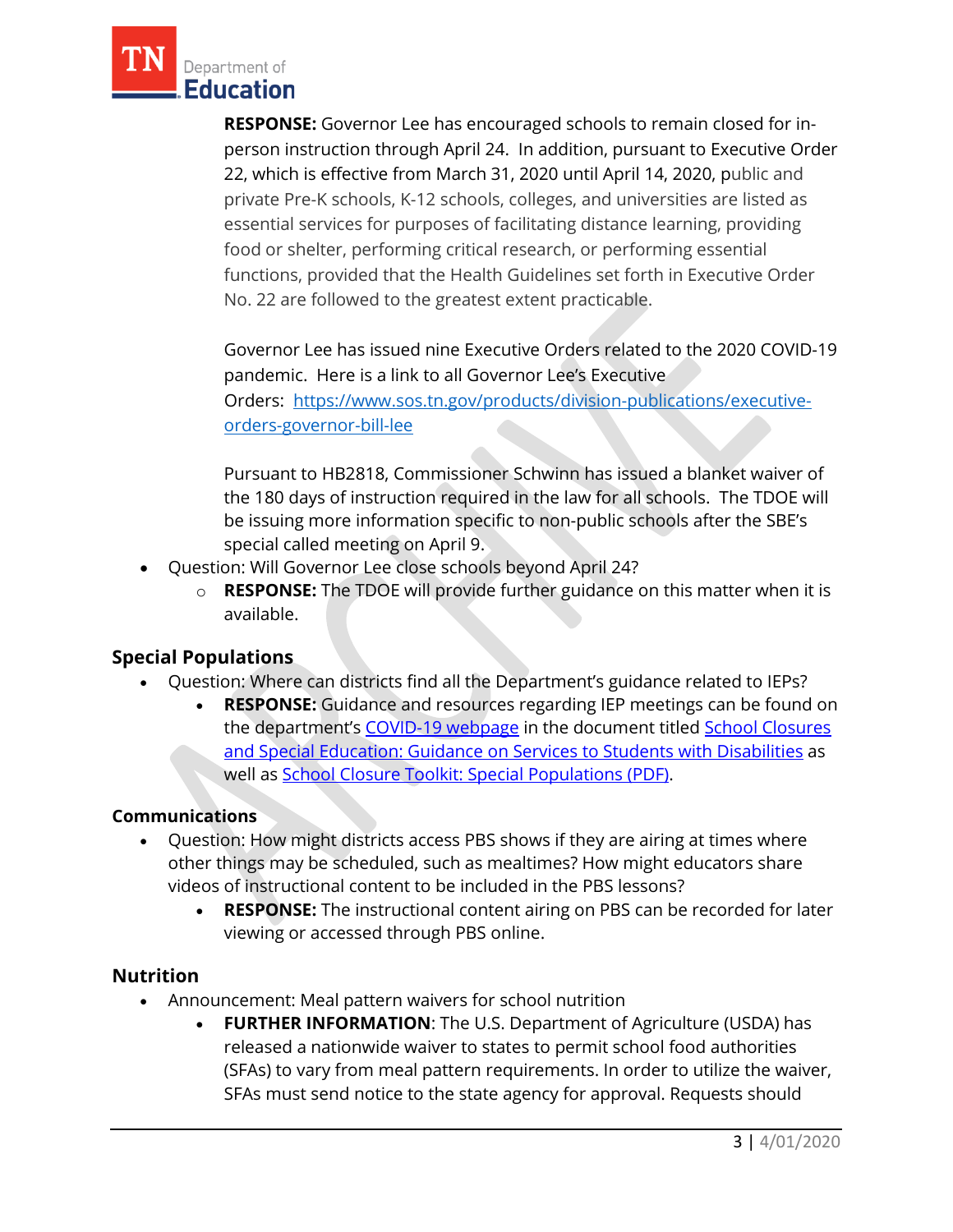

include a brief justification of the challenge creating the need and details of which meal pattern component is impacted. These requests should follow the template available on TDOE's COVIID-19 page (Meal Pattern Flexibility Form) and be sent directly to Sandy.Dawes@tn.gov, School Nutrition State Director.

- While nutrition programs are encouraged to maintain and meet nutrition standards for each program to the greatest extent possible, approved waivers will allow districts to serve meals without all meal pattern requirements in place. The nationwide waiver is currently in effect until April 30, 2020, and will be reassessed on a rolling basis. (Waiver memo is available on TDOE's COVID-19 web page.)
- Is it still necessary for children to be present to receive their meal?
	- **RESPONSE**: Under a recently released nationwide waiver, TDOE is now waiving the requirement for children to be present at the time of meal service. Parents and guardians may now pick-up school meals from service sites on behalf of their children. SFAs must have plans in place to ensure accountability and program integrity, specifically ensuring meals go to children under 18 and duplicate meals are not distributed to any child. This waiver is effective immediately and remains in effect until June 30, 2020, or until expiration of the federally declared public health emergency, whichever is earlier. (Waiver memo is available on TDOE's COVID-19 web page.)
- What guidance is available for providing meals to children in a way that protects both the children and the volunteers from spread of the virus?
	- **RESPONSE**: The Tennessee Department of Education's (TDOE) school nutrition team, in collaboration with the Department of Health, is developing a guidance sheet for best practices to maximize social distancing while continuing essential meal services. The guidance document will be available on the TDOE school nutrition website and shared with all school nutrition leads this week.
- Are districts required to document student names if parents pick up meals without the child present?
	- **RESPONSE**: Under the Families First Coronavirus Response Act, the U.S. Department of Agriculture (USDA) has issued nationwide flexibility allowing parents or guardians to pick up meals without children present to further limit exposure to the novel coronavirus. This flexibility may only be implemented if a school food authority (SFA) is operating under the noncongregate waiver. If the SFA chooses to implement the flexibility, a plan must be implemented to maintain accountability and program integrity, including maintaining the one type of meal per child per day requirement. If implemented, SFAs should record who is picking up meals, the date of pick up, and the types and number of meals served.